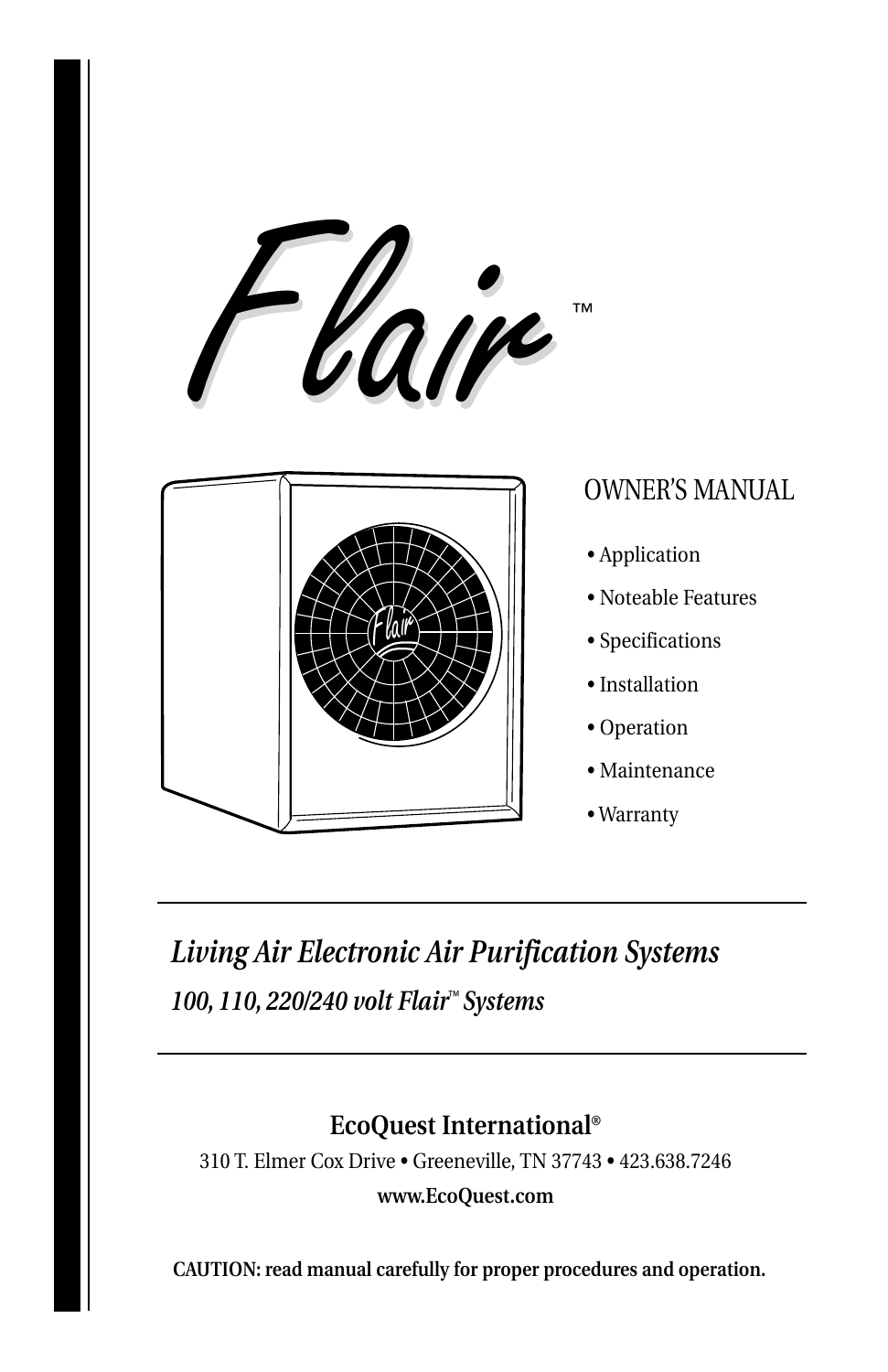# **CONTENTS**

Please record the serial number of your Flair:

Please record the name and phone of your EcoQuest Dealer:

Name

Phone \_\_\_\_\_\_\_\_\_\_\_\_\_\_\_\_\_\_\_\_\_\_\_\_\_\_\_\_\_\_\_\_\_\_\_\_\_\_\_\_\_\_\_\_\_\_\_\_\_\_\_\_\_\_\_\_\_\_\_



### **CAUTION! - Disconnect power cord before servicing. 100, 110 volt models - use 1.0 Amp slow blow fuse. 220/240 volt models - use 0.5 Amp slow blow fuse**

To reduce the risk of electric shock, this equipment has a grounding type plug that has a third (grounding) pin. This plug will only fit into a grounding type power outlet. If the plug does not fit into the outlet, contact qualified personnel to install the proper outlet. Do not alter the plug in any way**.**



**Location for Protective Earth Line.** 

*CAUTION: Do not operate unit without one or both SynAirGTM purification plate(s) properly installed. Doing so may void your warranty.*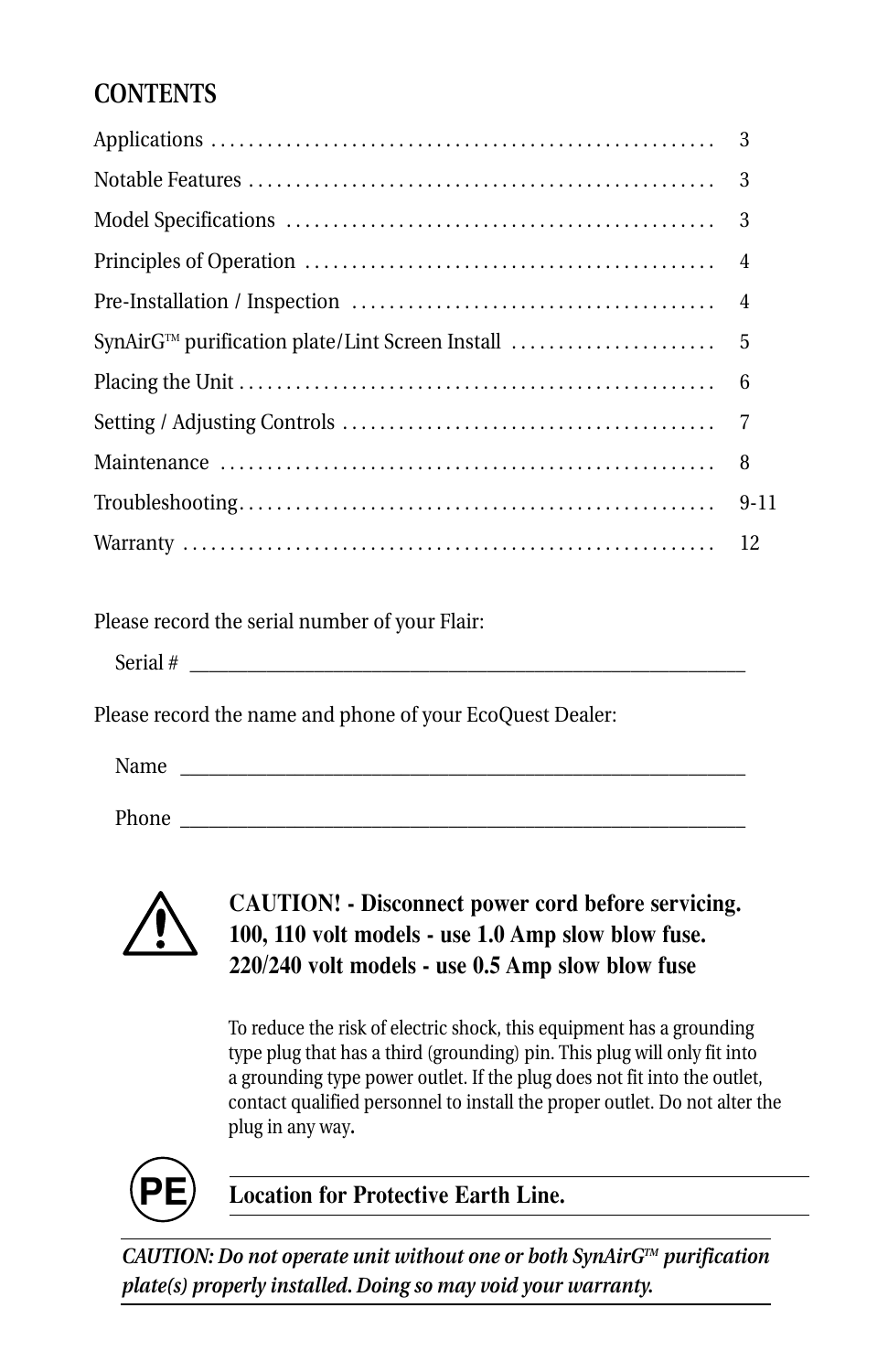# **Applications**

### **Eliminate**

• Smoke • Odors • Tobacco Smoke

### **Plus it works as an appliance to Sanitize an area to Reduce**

• Mold • Mildew • Bacteria

# **Notable Features**

- 
- 
- 
- Compact Portable No Duct Work Required
- No Chemicals Low Maintenance Low Electrical Use
- 
- 
- Complete User Control No Residual Contamination
- Plugs into 100, 110 (220 240) volt outlet

# **Flair Specifications**

- Positive/Negative Ion Generation Technology
- Ozone Generation

### *Features:*

- Adjustable Fan Speed Control Sanitization Function/Button
- Adjustable Ozone Control Balanced Ion Production

# *Electrical:*

- 100 50/60
- 110 volt 60hz AC line operation (Flair 110 volt)
- 220 volt 50hz AC line operation (Flair 220 volt)
- 240 volt 50hz AC line operation (Flair 240 volt)
- 30 watts power consumption
- 24 to 30 KV, 20-30 Khz ion generation pulsator
- Fixed 6 KV DC needle ion generator

# *Mechanical:*

• 400 CFM fan

### *Size:*

- Height: 9.5"; Width: 7.5"; Depth: 9.75"
- Weight: 10.6 pounds

### *Ozone Output:*

• 0-320 mg per hour

### *Warranty:*

- Length of warranty will vary depending on model.
- See warranty card for specific details.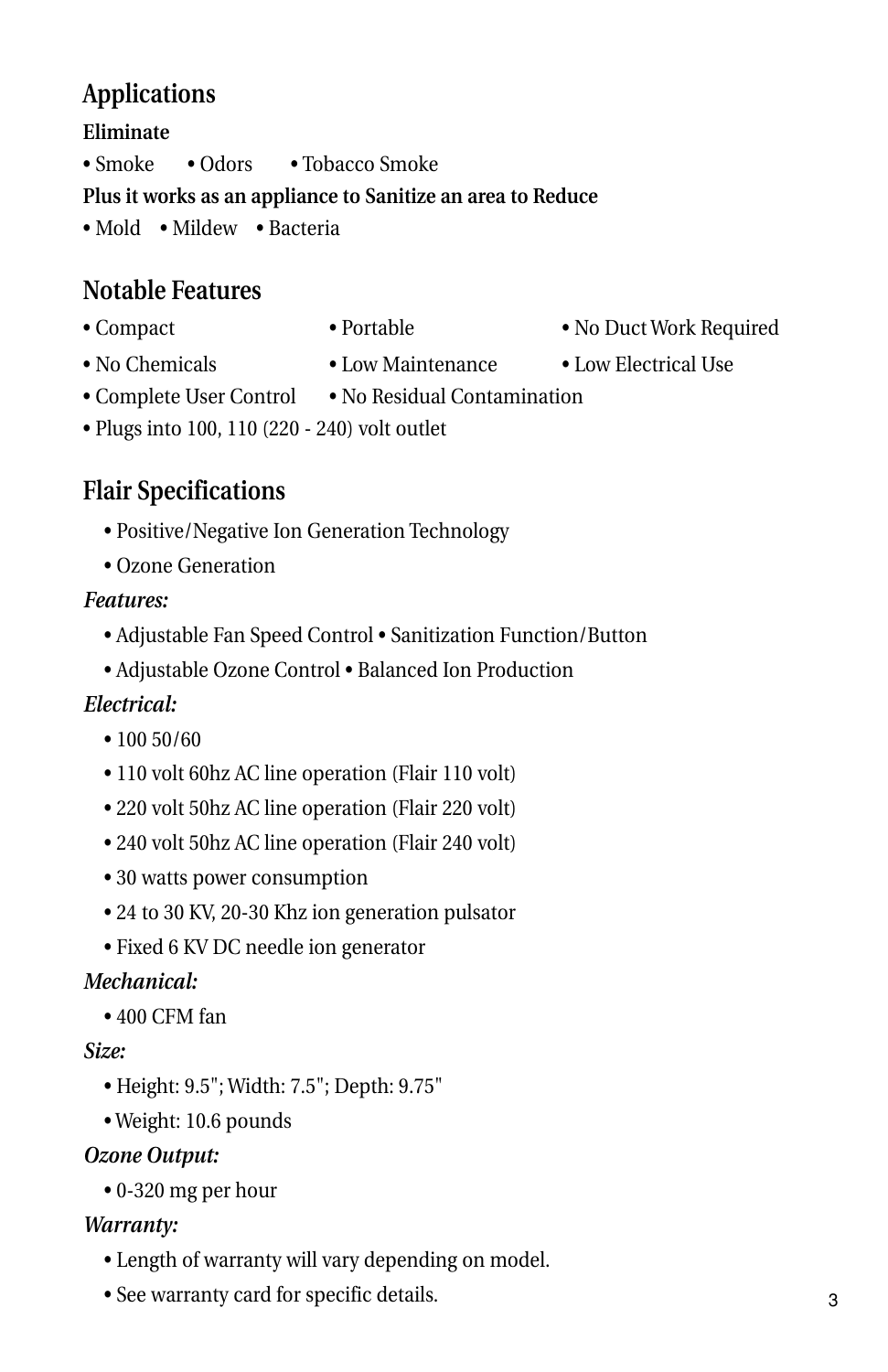# **PRINCIPLES OF OPERATION**

Nature cleanses the air with the lightning and rain. Lightning bolts produce ozone, as well as positive and negative ions which cleanse the air naturally. Rain helps bring the ozone and ions closer to the earth's surface. They are then attracted to atmospheric contaminants that are either removed from the air and attached to grounded objects or are oxidized.

The Flair reproduces the natural conditions found in the outdoors. It is not designed to create an artificial environment. The re-establishment of a natural environment takes place out in the air, rather than inside the unit. It cleanses the air, rather than filtering it, masking the symptoms, or attempting to dilute it. The Flair also has a mode that will effectively sanitize an unoccupied area.

# **PRE-INSTALLATION AND INSPECTION**

- 1. Remove unit from shipping carton
- 2. Remove all protective materials
- 3. Check for shipping damage and loose or broken parts
- 4. Read Owners Manual thoroughly prior to installation
- 5. Remove plates from the box and install plates See "SynAirG™ Purification Plate Installation" page 5 (220/240 volt models, skip to step 3)
- 6. OPTIONAL: Plug the unit into a proper outlet for your voltage (100, 110, 220/240 volt), place in shipping box with unit on and purifier knob set to maximum for at least one hour to remove traces of manufacturing odor.
- 7. Determine placement location for the unit, plug the unit into a proper outlet for your voltage (100, 110, 220/240 volt) and adjust controls according to the application. (See "Placement of Unit" Page 6 and "Setting Unit Controls" Page 7)



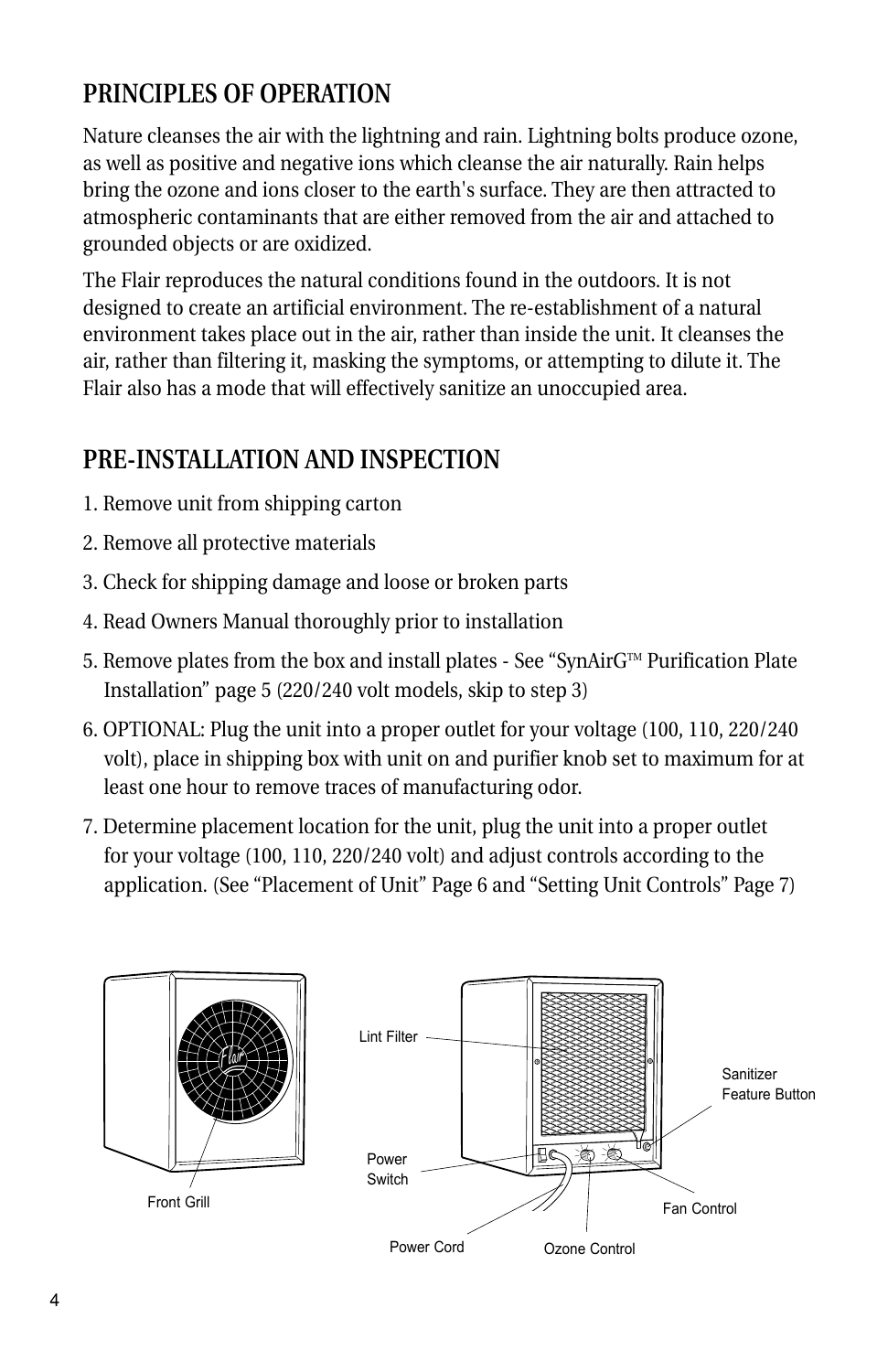2 Screws





# **SYNAIRGTM PURIFICATION PLATE INSTALLATION**

- The Flair utilizes two SynAir $G^{TM}$  purification plates.
- 1. Remove (2) phillips-head screws. (220/240 volt only)
- 2. Remove the rear lint screen.
- 3. Fully insert the SynAir $G^{TM}$  purification plates (A & B) between the guides until they stop.
- 4. Re-install lint screen as shown below.

*NOTE: The Flair's SynAirGTM purification plates should only be used in the Flair system.*



3

2 Screws (220 & 240 volt only)

*CAUTION: Do not operate unit without one or both SynAirGTM purification plate(s) properly installed. Doing so may void your warranty.*

# **LINT SCREEN INSTALLATION**

- 1. Always install bottom of lint screen first.
- 2. The white lint screen tab should depress the safety switch arm towards the bottom of the unit.

*Unit will not operate if safety switch is not depressed.*

- 3. Fit top of lint screen into cabinet.
- 4. Secure with (2) phillips-head screws. (220/240 volt only)

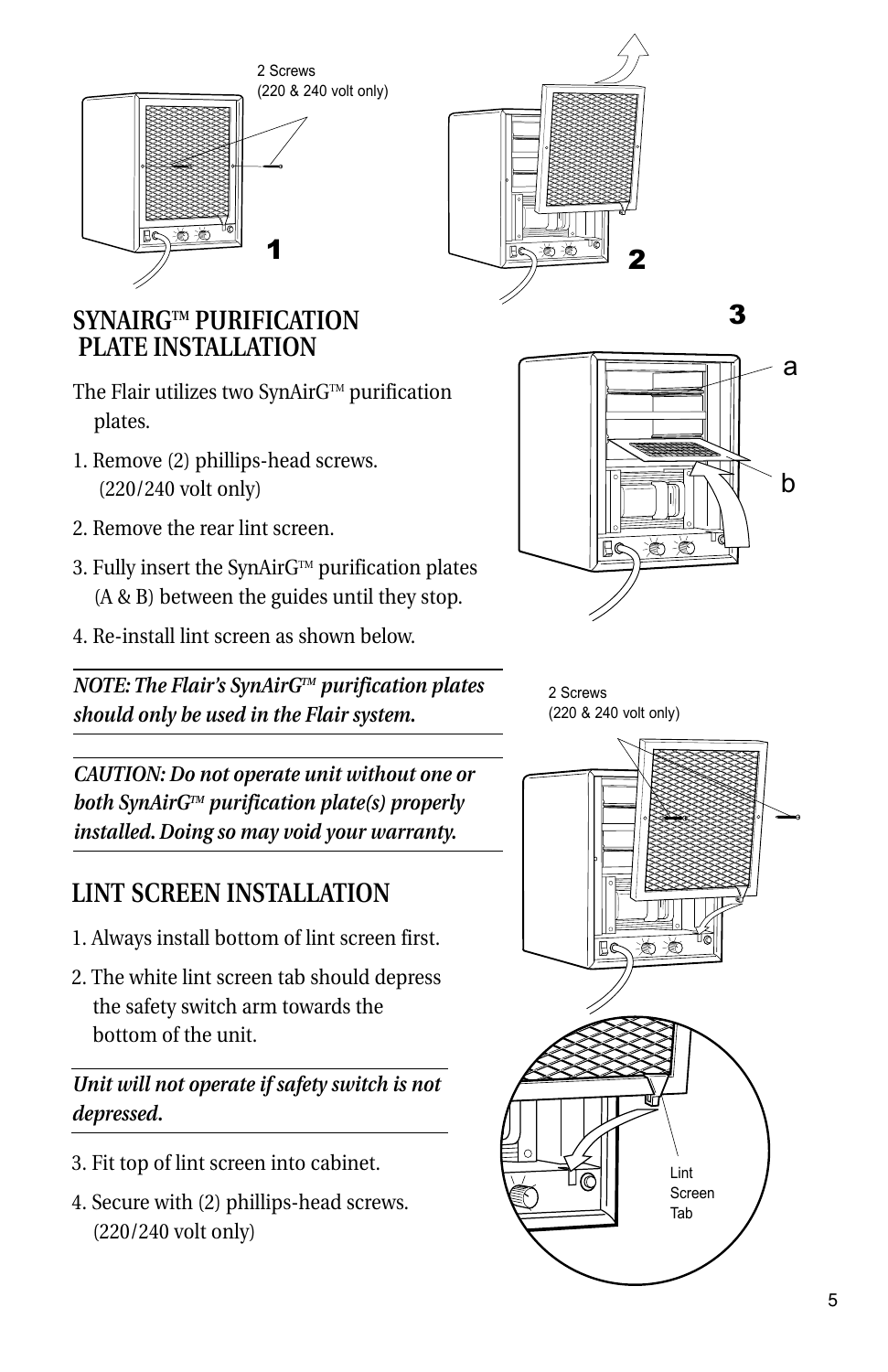# **PLACING THE UNIT**

Place the unit as high as possible for maximum effectiveness.

(On top of a bookshelf, high cabinet, etc. An attractive wall-mounted bracket is also available - see figure A)

If raised placement is not available, place unit as high as possible and elevate front of unit so fan blows towards ceiling. Pollutants such as smoke may rise and, when elevated, the unit can oxidize the pollutants more effectively. A ceiling fan can also aid in distribution of cleansing properties.

![](_page_5_Picture_4.jpeg)

The Flair is most effective when placed in a position that allows the ions and ozone to be mixed evenly and thoroughly with the polluted air. Suggested locations, listed in the order of preference:

- 1. Nearest the source of the worst pollution.
- 2. Near a cold-air return to thoroughly circulate clean air throughout the area.
- 3. In the area most heavily used to achieve maximum benefit.

#### *Note:*

- For maximum control the unit should be placed where easy access to the controls is possible.
- The rear of the unit should always have at least one inch of open area to allow unrestricted airflow.
- **Be sure power cord is not accessible to children to prevent injury.**

![](_page_5_Picture_13.jpeg)

#### **Figure A**

A Breeze<sup>AT</sup> on MAC Universal Bracket (fits most Living Air Units including the Flair™) - available by calling EcoQuest MAC @ 800.378.6005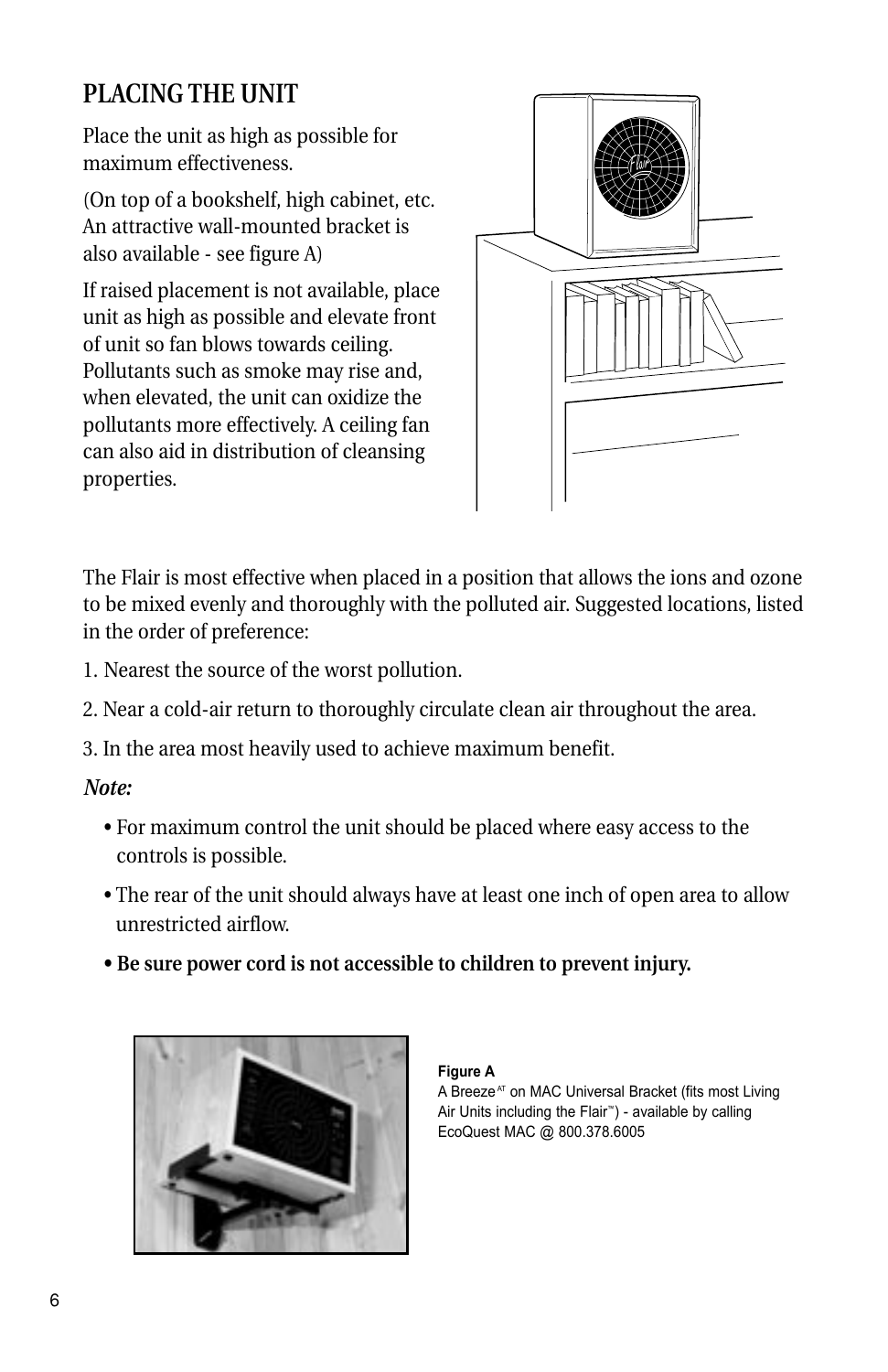# **SETTING AND ADJUSTING CONTROLS**

### *1. FAN CONTROL*

The disbursement of cleansing properties is best accomplished with good air circulation. The fan control should be set as high as possible without creating an undesirable noise level. This will be determined by personal preference and the distance you wish the cleansing properties to be dispersed.

#### *Note: A ceiling fan can also aid in distribution of cleansing properties.*

#### *2. OZONE CONTROL*

Ozone Control: Set the control at the nine o'clock position for one hour. Adjust the ozone control up or down after one hour based on the following criteria:

- 1. The numbers around the purifier control are square footage markings that should be matched to the square footage of the environment. Under normal conditions it is not necessary to turn the ozone control indicator above the square footage of the environment.
- 2. Keeping in mind the previous statement (#1), adjust the purifier so the odor of ozone fades into the background 15-30 seconds after entering the environment.
- 3. When the control is turned below the 100 square foot setting the ozone will be turned completely off, the fan and ionization will continue to operate normally.

*Note: Removing one plate allows more precise control in small areas or in lightly polluted environments.*

#### *3. SANITIZING MODE*

- Press sanitizing button to start or stop.
- Unit will operate for two hours at the maximum ozone output and then return to the output that matches the purifier setting.
- To interrupt sanitize mode before the end of the two hour period, turn the power off for 10 seconds and then turn power back on.

![](_page_6_Figure_14.jpeg)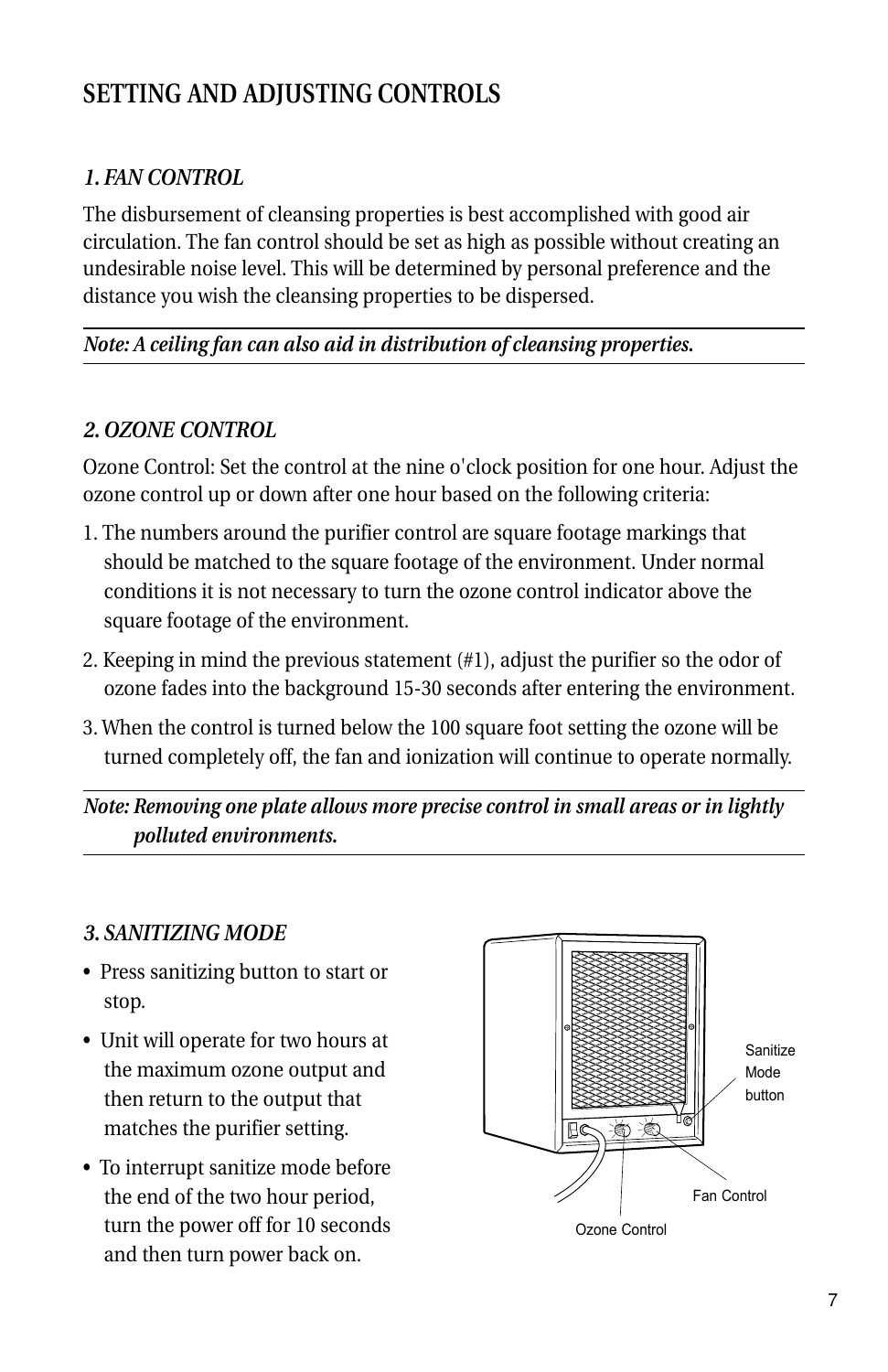# **MAINTENANCE**

Periodic maintenance is required to insure that the Flair operates properly. A severely polluted environment can foul an SynAirG™ purification plate in as little as two weeks or as long as a year. Shown here are basic maintenance procedures that should be carried out to keep your unit running at top performance.

### *Rear lint-screen filter cleaning:*

You have two options to clean the lint screen:

- When visibly dirty, simply remove the lint screen and with a hand-held vacuum remove the heavy particulate from the screen. This method will extend the life of the filter. - OR -
- When visibly dirty, remove the lint screen from the back of the unit and wash in hot water, brushing gently with a toothbrush to remove particulate. Allow to dry prior to re-installing the lint screen.

![](_page_7_Figure_6.jpeg)

### *Purification plate:*

Carefully remove the SynAirG™ purification plate(s) from the card cage by grasping the middle of the edge nearest to you, and slowly pull it straight out.

*If you are in an environment where there are fats, oils* 

*or grease, such as in a kitchen*, start with cleaning with denatured alcohol and a soft bristle brush. This will cut the grease without leaving a residue.

*For all applications* - Clean with ammonia to remove contaminants. Put the plate(s) into a shallow dish and pour enough ammonia into

the dish to just cover plate(s). Allow the plate(s) to soak for 10-20 minutes. Remove and scrub with a soft bristle brush. Rinse thoroughly. **Let air dry** for 24 hours or use a blow dryer to **dry thoroughly**.

### *Plate Card Cage:*

Also be sure to clean the white stand-offs at the corners of the SynAirG™ purification plate card cage. (A cotton swab with alcohol works well.)

### *Fan Blade and Front Grill:*

Wipe off fan blade(see "Removing Chassis" on page 9) and front grill (if dirty) with damp washcloth. The fan requires no maintenance (with the exception of the first time it is used, when it may be necessary to give it a gentle push to get it started). If a the fan squeaks, a drop of lightweight oil may be needed on the fan shaft.

![](_page_7_Picture_17.jpeg)

![](_page_7_Picture_18.jpeg)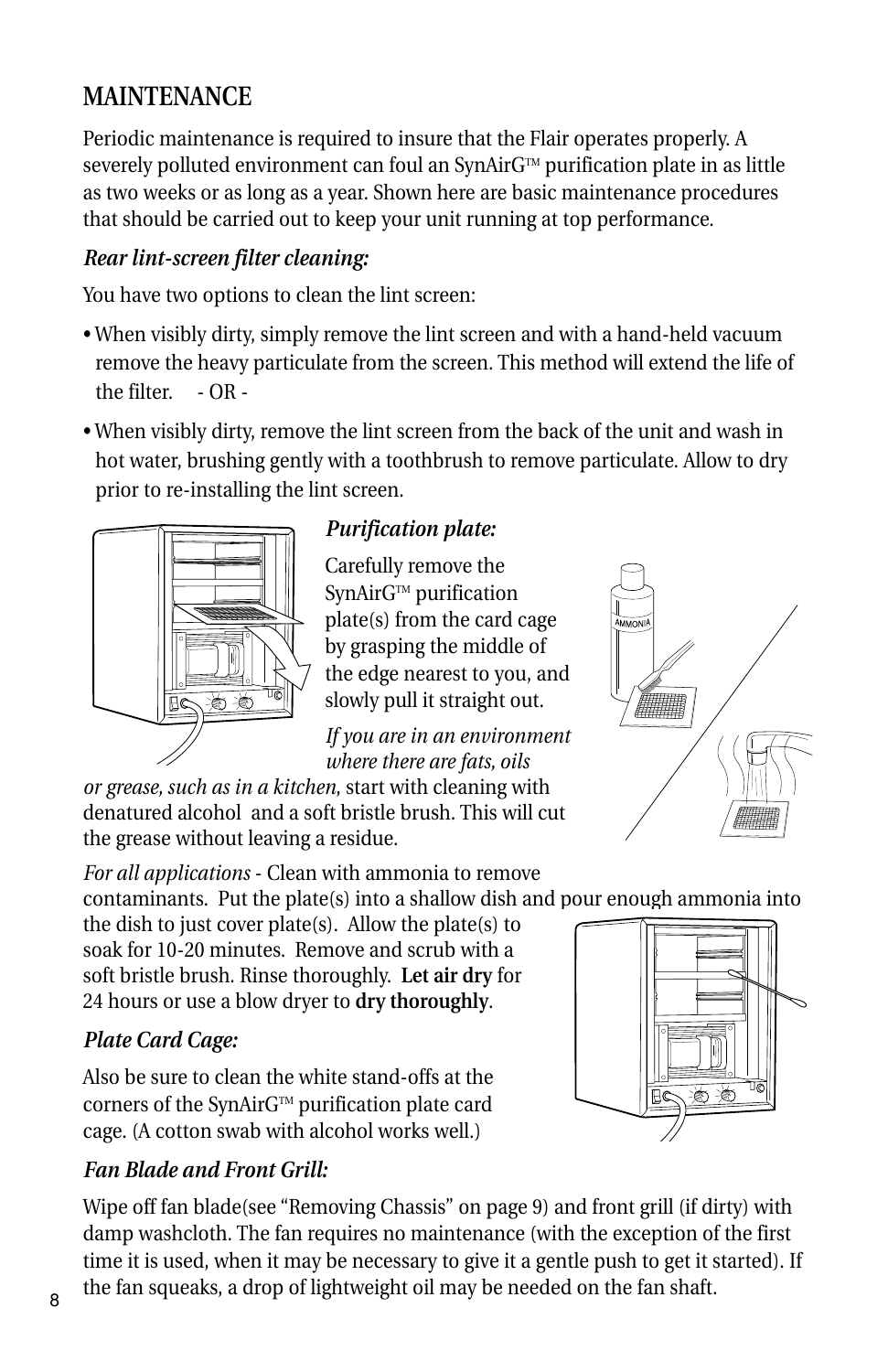# **Removing the Chassis & Changing the Fuse:**

#### *CAUTION: Unplug unit from AC outlet*

- A) Remove the chassis from the cabinet by first removing the screw on the bottom of the cabinet.
- B) Slide the chassis out and place it on its side.
- C) The fuse holder is located on the right front side of the circuit board.
- D) Simply remove the fuse by gently pulling it from the fuse holder.
- E) Replace with a slow blow type fuse\*.

 $\sqrt{2}$ 

F) Re-assemble in reverse order.

 $\Omega$ 

巵

≡

![](_page_8_Figure_8.jpeg)

![](_page_8_Figure_9.jpeg)

**\*100, 110 volt models - use 1.0 Amp slow blow fuse. 220/240 volt models - use 0.5 Amp slow blow fuse.**

### **TROUBLESHOOTING**

### *Indicators of Operation*

Operation of the ion indicator lamps:

Turn the unit on and check that the small red/orange lamp is illuminated. The lamp is located inside the unit and is viewed by looking into the unit through the front grill. Illumination of the internal lamp verifies that the frequency type ionizer and needlepoint ionizer are functioning properly. The lamp should stay illuminated as long as the unit is turned on.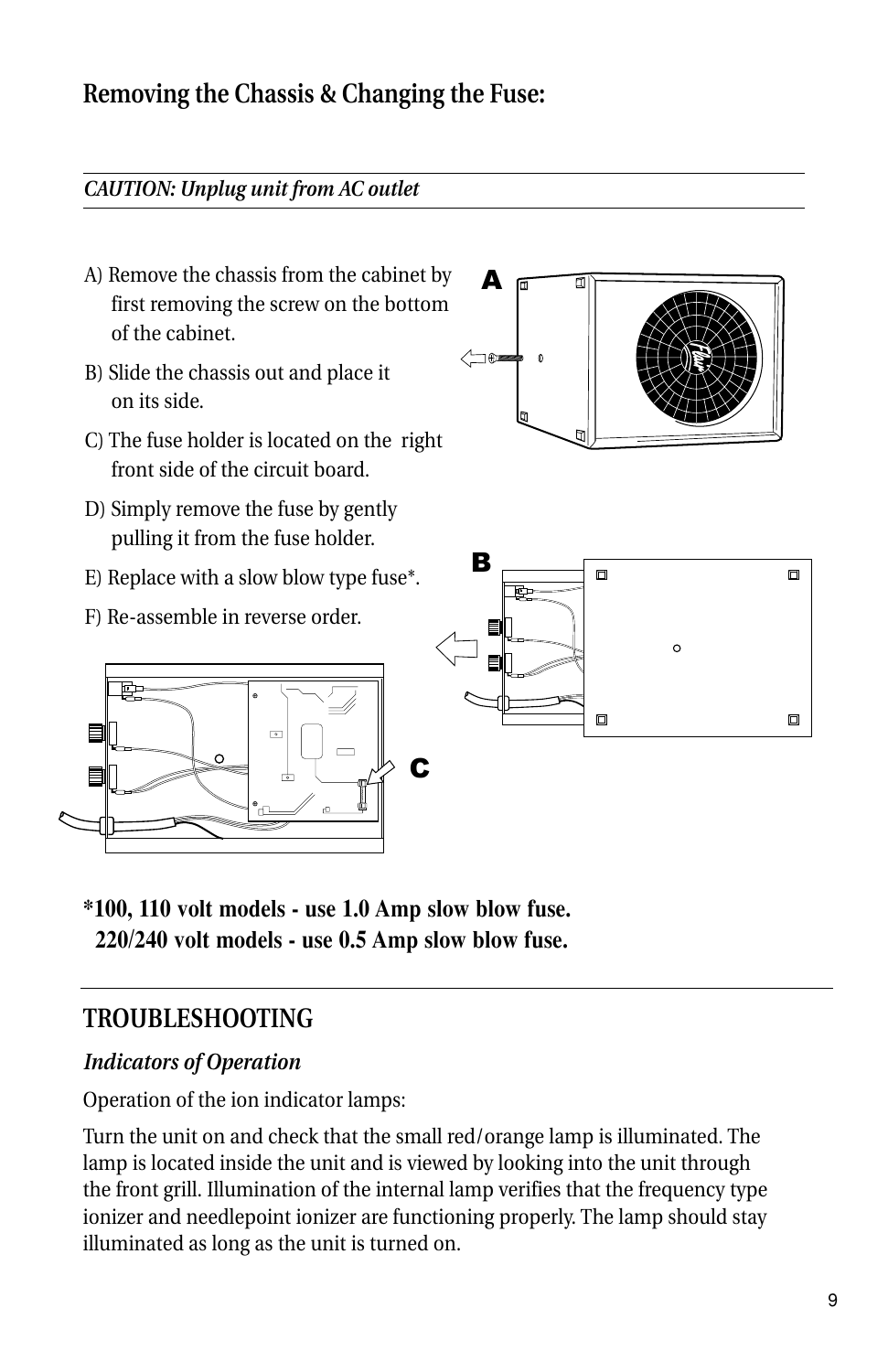# **Troubleshooting - What to look for first.**

### *1. I have plugged in the unit, turned "ON" the power switch and nothing happens…what's wrong?*

- Make sure the electrical outlet is working properly.
- Check the lint screen located at the back to ensure that the safety switch activator clip depresses the safety switch.
- Check to see if the proper fuse is installed and that it is operational.

#### *2. The fan is operating although the unit won't produce any ozone…what's wrong?*

- Check the SynAirG<sup>TM</sup> purification plate(s) for serviceability. If they are cracked or broken, the plate(s) will require replacement. Ensure maintenance procedures required for the SynAir $G^{TM}$  purification plate(s) have been performed according to the "Maintenance" section of this Owner's Manual (page 8). Order new plates from your Dealer.
- Electrical stainless steel contacts are not contacting the screen portion of the  $SymAirG<sup>TM</sup>$  purification plate(s). Inspect the unit for any loose connections.
- Do not attempt to disassemble the unit beyond removing the chassis to replace the fuse (page 9) or to perform routine maintenance (page 8). Doing so may void your warranty.

#### *3. How am I able to know if the Frequency-Type Ionizer is working?*

 • Current models with the FT Ionizer system have a neon light bulb mounted on the base of the FT antenna. When the power switch to the unit is turned ON, the neon light bulb will illuminate, indicating that the FT Ionizer is functioning normally (see page 9, "Indicators of Operation").

#### *4. The SynAirGTM purification plate(s) are making a noise, have a burning smell, and/or appear to arc or spark. What is the problem?*

• SynAir $G^{\text{m}}$  purification plate is most likely cracked. Refer to the answers for question # 2, as it would apply to this question also.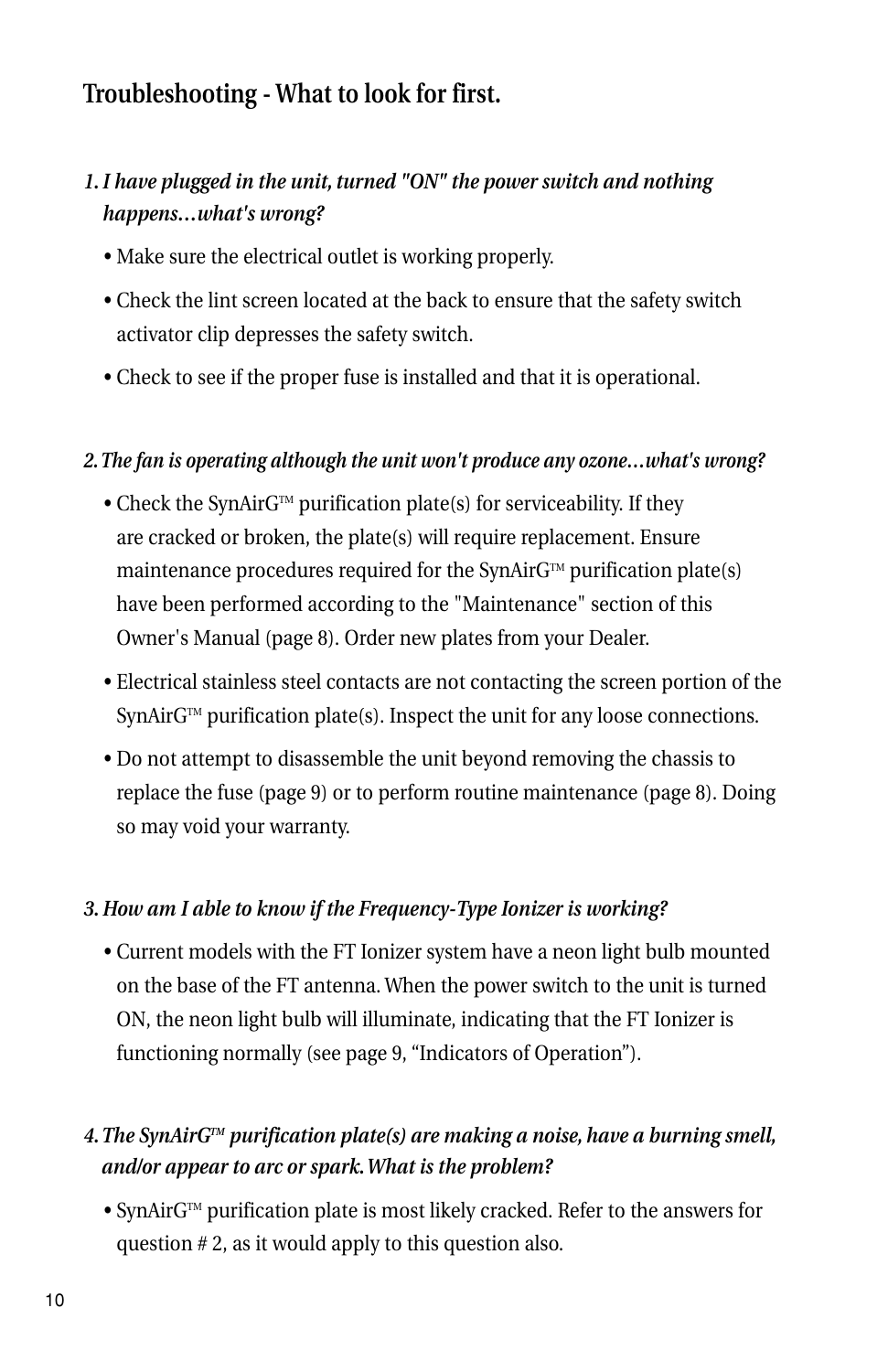#### *5. What are the most typical application problems?*

 • **Symptom**: A belief that the proper equipment is placed in the environment and the equipment appears unsuccessful.

Problem: Lack of air movement, improper placement of the unit.

 • **Symptom**: Strong odors still remain with the environment after placement. Problem: Lack of ozone, improper placement of the unit.

• **Symptom**: A strong odor of ozone is present within the environment.

 Problem: Too much ozone accumulation within the environment, as a result of improper purifier control setting, and / or lack of air movement.

 • **Symptom**: Visual haze of smoke and / or particulate remain within the environment.

Problem: Lack of ionization and / or air movement.

### *6. Unit does not operate -*

- Is the unit plugged in?
- Are you sure the outlet is active?
- Is the unit turned on?
- Is the rear lint screen installed properly to depress the safety switch downward?

#### *7. Air flow is restricted or reduced -*

- Is the unit properly placed away from objects that may obstruct air flow?
- Are the filter and fan housing clean?

If your unit fails to operate properly after performing trouble-shooting, contact your EcoQuest Independent Distributor for further assistance, contact EcoQuest at the address located on the front of the manual, or visit www.EcoQuest.com for additional technical support.